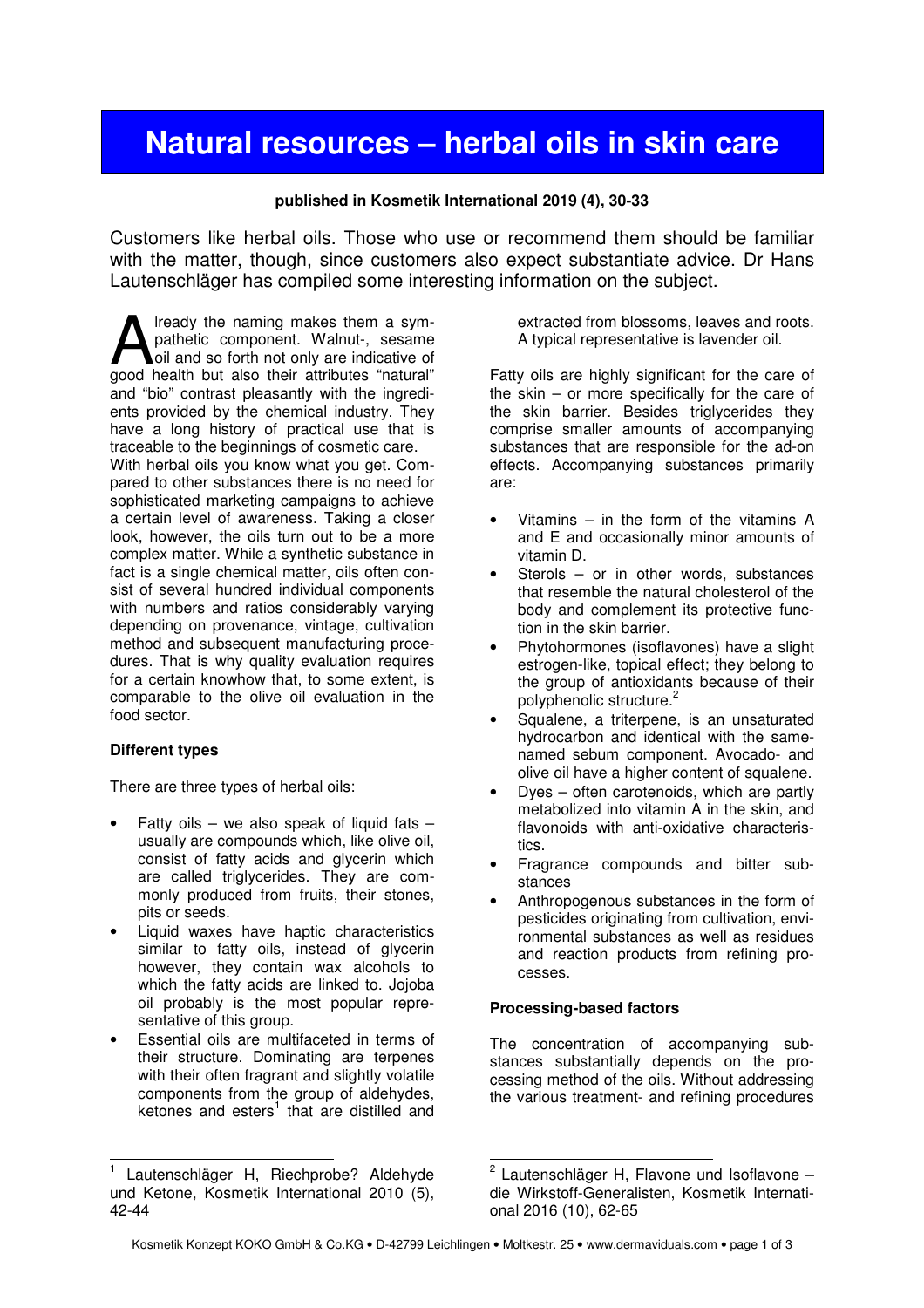of the untreated natural oils $3$  it can be said that cold-pressed oils contain a broader range of natural substances but also more pollutants and allergenic herbal components while the refining processes considerably reduce or completely remove the above-mentioned substances. This also applies to the sensitive vitamins. During the refining process, however, particularly at high temperatures, glycidol (an epoxy), monochloropropandiol (2-MCPD) and their fatty acid esters can form from the glycerin of the triglycerides. $4$  Up to the present day no reliable data is available on the causality of allergenic reactions caused by topical application of these compounds.

The most important parameter of herbal oils is the fatty acid occupation (fatty acid pattern) of its triglycerides; in other words, the type and percentage share of the bound fatty acids. They differ from each other by their chain lengths and the number and position of their double bonds. Fatty acids without double bond are called saturated fatty acids; typical representatives are e.g. palmitic acid and stearic acid. Monounsaturated fatty acids with a double bond are oleic acid and palmitoleic acid. Polyunsaturated and essential fatty acids are linoleic acid with two double bonds as well as alpha-linolenic acid and gamma-linolenic acid with three double bonds. Essential in this context means that the acid is vital in physiological respect and only available via external source as for instance via herbal oils.

# **Degree of susceptibility to deterioration**

The more unsaturated the acid respectively the oil, the more sensitive it is to atmospheric oxygen, radiation and heat. This also applies to the cosmetic use of the oils. Products with evening primrose-, borage-, rose hip-, kiwiand linseed oil should be applied in the evenings or during days with no radiation exposure. They also are less appropriate for the care of the skin barrier since saturated acids are required for this purpose. Linoleic acid-rich oils which are a ceramide-I-substrate are an exception. Besides saturated acids and cholesterol, ceramides are the most significant components of the skin barrier.

The essential fatty acids of the omega-3 and omega-6 series are, above all, used for specific tasks as for instance the care of reddened, inflamed and atopic skin. Other than with oral intake and the thus related passage through the liver, the essential fatty acids applied on the skin are metabolized through the epidermal 15-lipoxygenase (15-LOX).<sup>6</sup> The thus related anti-erythematic effect quickly relieves the pain of minor burns, as for instance caused by "hot stove top" contact, and also impedes blistering. This effect is historically known from zinc oxide-linseed oil-pastes. Today's nanodispersions of linseed- and kiwiseed-oil are easier to apply as they are available in the form of aqueous dispersions. Mosquito bites also can easily be soothed by applying evening primrose nanodispersion and urea. Neurodermitic patients with delta-6-desaturase defect also benefit from topically applied evening primrose oil.

The recommendations with respect to the ratio of saturated- to omega-3 and omega-6-acids issued by the food sector for food intake are not relevant for skin care purposes.

# **The metabolism in the skin**

Herbal oils already are topically metabolized in the skin. The first step consists of a subsequent elimination of fatty acids from triglycerides with the aid of epidermal lipases. In this process, first diglyceride, then monoglyceride and finally free glycerin is formed which is a component of the NMF (Natural Moisturizing Factor), among others. Saturated fatty acids such as the palmitic acid of avocado oil or behenic acid (rapeseed, peanuts) can be integrated into the skin barrier or degraded via beta-oxidation while the unsaturated acids are initially degraded by lipoxygenases. Degrading enzymes of the skin flora (microbiome) also play a substantial role in the process and thus help to build up the typical pH value ("acid mantle") of the skin.

## **Everything depends on the processing**

Considering the dosage of oils in creams it should be kept in mind that an oversupply can create anaerobic conditions on the skin. Such conditions support the growth of unwanted microorganisms and associated with it the presence of blemished skin and rosacea. A further critical item is the use of emulsifiers that help disperse oils into O/W- or W/O-emulsions. Emulsifiers can have irritant effects on the skin or cause counterproductive wash-out effects during skin cleansings when they are not de-

 $\overline{a}$  $3$  Lautenschläger H, Pflanzliche Öle und Extrakte – Essentielle Komponenten, Kosmetische Praxis 2007 (4), 8-10

<sup>4</sup> 3-MCPD-, 2-MCPD-, Glycidyl-Fettsäureester in Lebensmitteln: EFSA und BfR sehen Gesundheitsrisiko vor allem für jüngere Bevölkerungsgruppen, Mitteilung Nr. 020/2016 des BfR vom 07. Juli 2016

<sup>&</sup>lt;sup>5</sup> Lautenschläger H, Essenzielle Fettsäuren -Kosmetik von innen und von außen, Beauty Forum 2003 (4), 54-56

 6 Lautenschläger H, Das ABC der Fettsäuren, Beauty Forum 2009 (12), 40-47